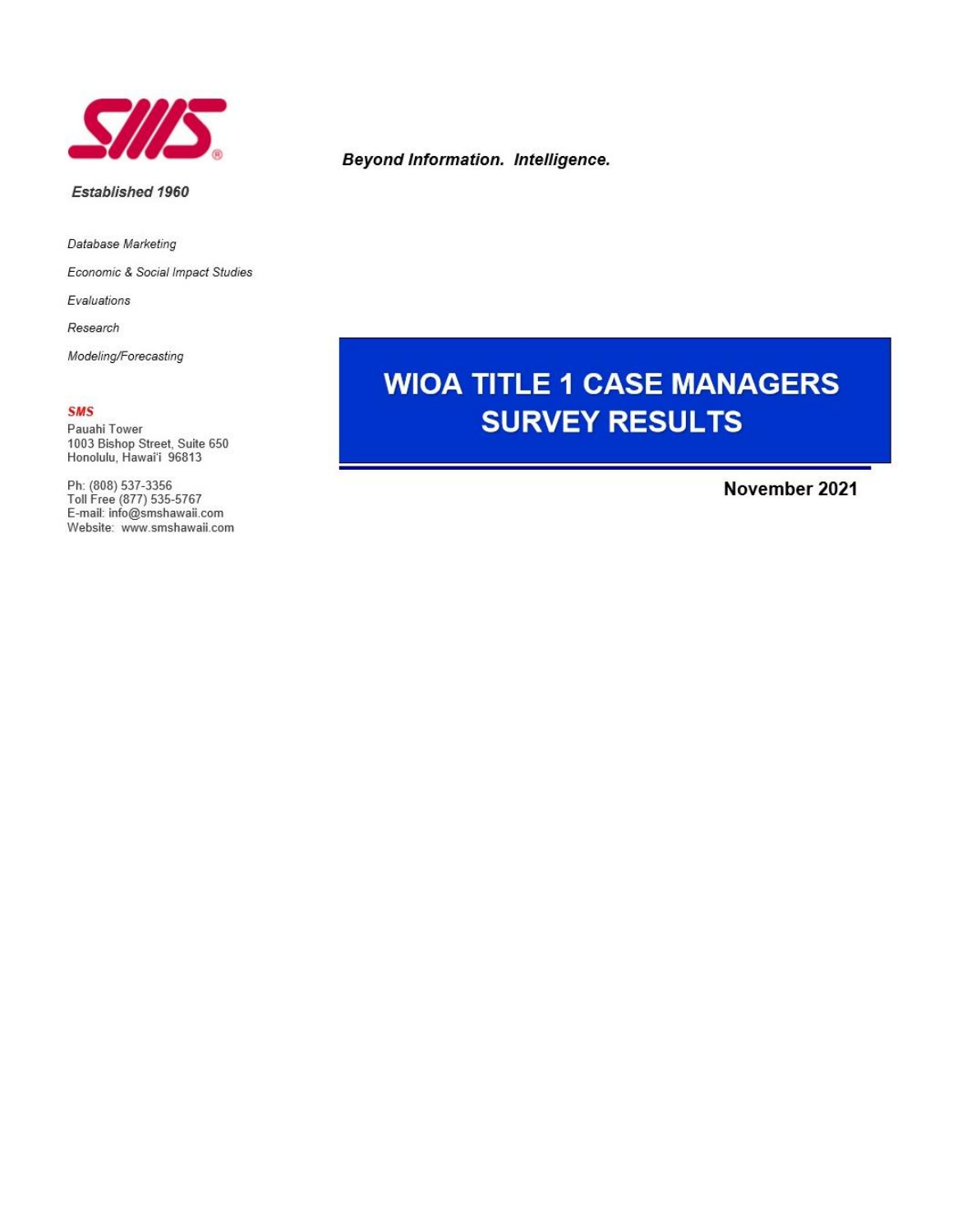# **WIOA Title 1 Case Managers Survey Results**

| County of Residence |                             | Column<br>N % |
|---------------------|-----------------------------|---------------|
| County              | City and County of Honolulu | 43.8%         |
|                     | Hawaii County               | 18.8%         |
|                     | Maui County                 | 12.5%         |
|                     | Kauai County                | 25.0%         |

| WIOA Title 1 Program     | Column<br>N% |
|--------------------------|--------------|
| Youth                    | 31.3%        |
| Adult                    | 75.0%        |
| <b>Dislocated Worker</b> | 68.8%        |

|                                                                |                        | Column<br>N % |
|----------------------------------------------------------------|------------------------|---------------|
| How long have you been working on<br>the WIOA Title 1 program? | Less than 1 year       | 33.3%         |
|                                                                | 1 to less than 2 years | 6.7%          |
|                                                                | 2 to less than 4 years | 13.3%         |
|                                                                | 4 to less than 6 years | 20.0%         |
|                                                                | More than 6 years      | 26.7%         |

|                                                         |                    | Column<br>N % |
|---------------------------------------------------------|--------------------|---------------|
| How many years have you worked in<br>this organization? | Less than 1 year   | 26.7%         |
|                                                         | 1 to 3 years       | 26.7%         |
|                                                         | 4 to 7 years       | 20.0%         |
|                                                         | 8 to 10 years      | 0.0%          |
|                                                         | More than 10 years | 26.7%         |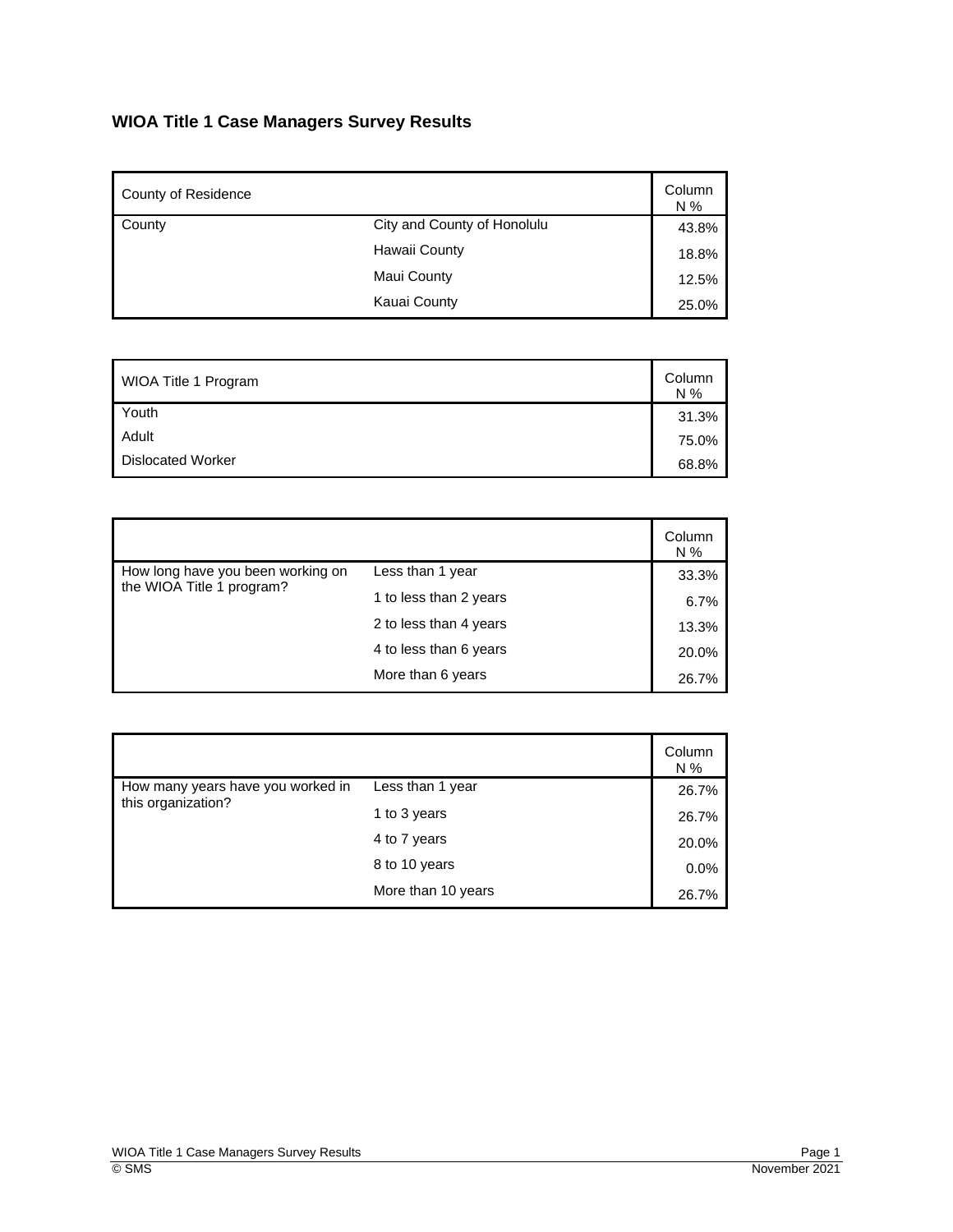| In the past two years, has the amount of training provided to you been adequate, or<br>would you prefer more or less? |                                   | Column<br>N % |
|-----------------------------------------------------------------------------------------------------------------------|-----------------------------------|---------------|
| HireNet Hawai'i                                                                                                       | <b>Prefer More Training</b>       | 57.1%         |
|                                                                                                                       | <b>Adequate Training Provided</b> | 42.9%         |
|                                                                                                                       | <b>Prefer Less Training</b>       | $0.0\%$       |
|                                                                                                                       | Not Applicable                    | $0.0\%$       |
| Case Management                                                                                                       | <b>Prefer More Training</b>       | 50.0%         |
|                                                                                                                       | <b>Adequate Training Provided</b> | 50.0%         |
|                                                                                                                       | <b>Prefer Less Training</b>       | $0.0\%$       |
|                                                                                                                       | Not Applicable                    | $0.0\%$       |
| Counseling and Communication                                                                                          | <b>Prefer More Training</b>       | 78.6%         |
|                                                                                                                       | <b>Adequate Training Provided</b> | 21.4%         |
|                                                                                                                       | <b>Prefer Less Training</b>       | $0.0\%$       |
|                                                                                                                       | Not Applicable                    | $0.0\%$       |
| Rapid Response                                                                                                        | <b>Prefer More Training</b>       | 64.3%         |
|                                                                                                                       | <b>Adequate Training Provided</b> | 7.1%          |
|                                                                                                                       | <b>Prefer Less Training</b>       | $0.0\%$       |
|                                                                                                                       | Not Applicable                    | 28.6%         |
| Data Entry and Data Validation                                                                                        | <b>Prefer More Training</b>       | 57.1%         |
|                                                                                                                       | <b>Adequate Training Provided</b> | 42.9%         |
|                                                                                                                       | <b>Prefer Less Training</b>       | $0.0\%$       |
|                                                                                                                       | Not Applicable                    | $0.0\%$       |
| Social Media Skills                                                                                                   | <b>Prefer More Training</b>       | 57.1%         |
|                                                                                                                       | <b>Adequate Training Provided</b> | 21.4%         |
|                                                                                                                       | <b>Prefer Less Training</b>       | $0.0\%$       |
|                                                                                                                       | Not Applicable                    | 21.4%         |
| <b>Teaching Skills</b>                                                                                                | <b>Prefer More Training</b>       | 64.3%         |
|                                                                                                                       | <b>Adequate Training Provided</b> | 14.3%         |
|                                                                                                                       | <b>Prefer Less Training</b>       | $0.0\%$       |
|                                                                                                                       | Not Applicable                    | 21.4%         |
| Virtual Platform Skills (e g Zoom,                                                                                    | <b>Prefer More Training</b>       | 71.4%         |
| Google Meet, etc)                                                                                                     | <b>Adequate Training Provided</b> | 21.4%         |
|                                                                                                                       | Prefer Less Training              | 0.0%          |
|                                                                                                                       | Not Applicable                    | 7.1%          |
| <b>Trauma-Informed Care</b>                                                                                           | <b>Prefer More Training</b>       | 78.6%         |
|                                                                                                                       | <b>Adequate Training Provided</b> | 7.1%          |
|                                                                                                                       | Prefer Less Training              | 0.0%          |
|                                                                                                                       | Not Applicable                    | 14.3%         |
| Leadership                                                                                                            | <b>Prefer More Training</b>       | 57.1%         |
|                                                                                                                       | <b>Adequate Training Provided</b> | 14.3%         |
|                                                                                                                       | <b>Prefer Less Training</b>       | 7.1%          |
|                                                                                                                       | Not Applicable                    | 21.4%         |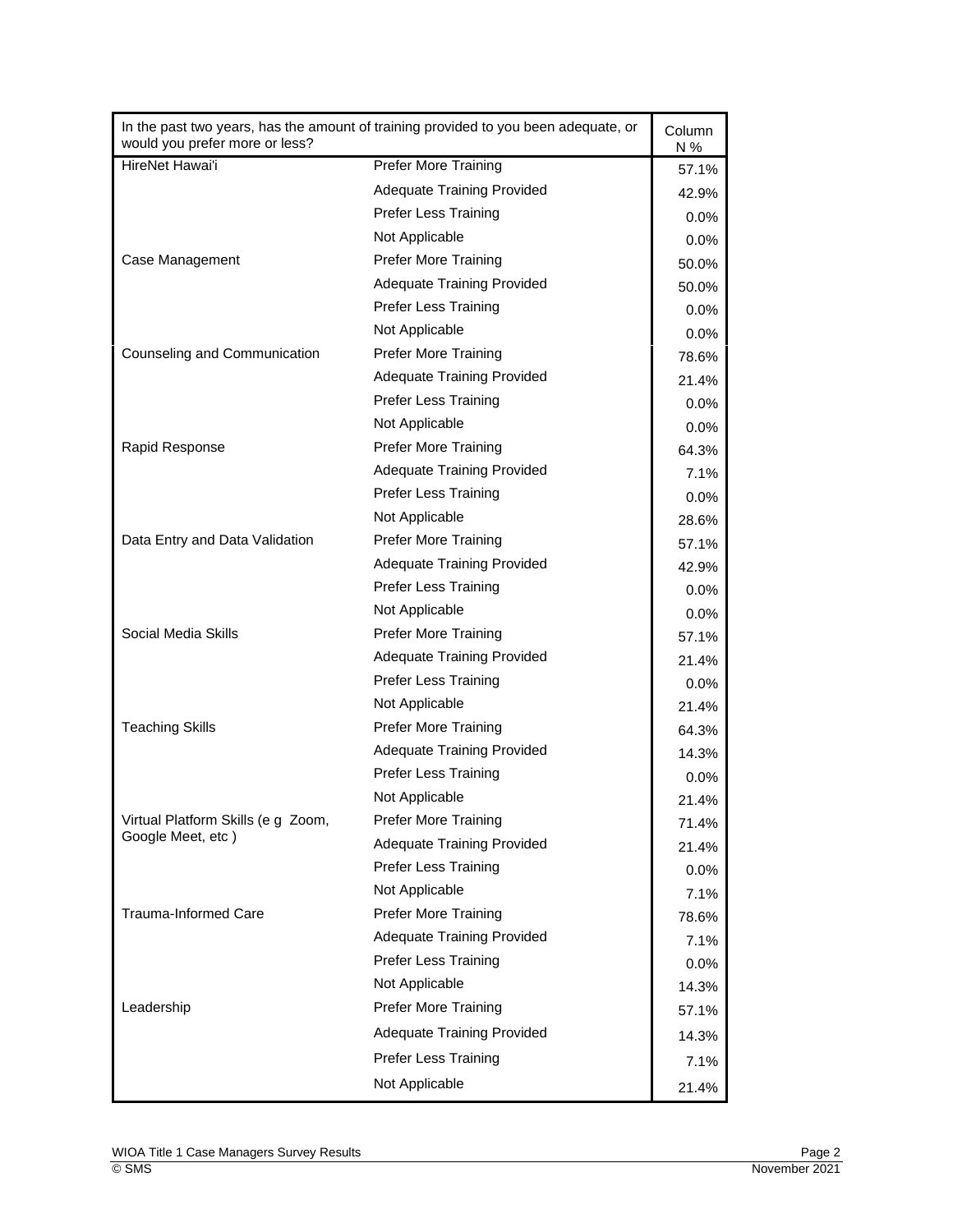|                                       |                  | Column<br>N % |
|---------------------------------------|------------------|---------------|
| How many active cases did you         | None             | 7.7%          |
| manage in Program Year 2019-<br>2021? | 1 to 5 cases     | 0.0%          |
|                                       | 6 to 10 cases    | 0.0%          |
|                                       | 11 to 15 cases   | 0.0%          |
|                                       | 15 to 20 cases   | 15.4%         |
|                                       | 20 or more cases | 76.9%         |

|                                                                                         |                               | Column<br>N% |
|-----------------------------------------------------------------------------------------|-------------------------------|--------------|
| Do you feel you are able to give<br>adequate attention to each case that<br>you manage? | Yes                           | 66.7%        |
|                                                                                         | No Please provide explanation | 16.7%        |
|                                                                                         | Not sure                      | 16.7%        |

| Please indicate how strongly do you agree or disagree with the following statements |                            | Column<br>N % |
|-------------------------------------------------------------------------------------|----------------------------|---------------|
| I have a good understanding of my                                                   | <b>Strongly Agree</b>      | 33.3%         |
| roles and duties as a service provider                                              | Agree                      | 33.3%         |
|                                                                                     | Neither Agree nor Disagree | 33.3%         |
|                                                                                     | <b>Disagree</b>            | 0.0%          |
|                                                                                     | <b>Strongly Disagree</b>   | 0.0%          |
| I am confident that the organization                                                | <b>Strongly Agree</b>      | 8.3%          |
| has done well in achieving WIOA<br>performance standards and goals                  | Agree                      | 66.7%         |
|                                                                                     | Neither Agree nor Disagree | 16.7%         |
|                                                                                     | <b>Disagree</b>            | 8.3%          |
|                                                                                     | <b>Strongly Disagree</b>   | 0.0%          |
| I am confident that I am able to enter,                                             | <b>Strongly Agree</b>      | 33.3%         |
| update, and track the progress of my<br>cases on HireNet Hawai'i accurately         | Agree                      | 50.0%         |
|                                                                                     | Neither Agree nor Disagree | 8.3%          |
|                                                                                     | <b>Disagree</b>            | 8.3%          |
|                                                                                     | <b>Strongly Disagree</b>   | 0.0%          |
| I feel that my contributions and views                                              | <b>Strongly Agree</b>      | 16.7%         |
| are valued and respected by other<br>staff members and senior                       | Agree                      | 58.3%         |
| management                                                                          | Neither Agree nor Disagree | 8.3%          |
|                                                                                     | <b>Disagree</b>            | 16.7%         |
|                                                                                     | <b>Strongly Disagree</b>   | 0.0%          |
| My organization has equipped me                                                     | <b>Strongly Agree</b>      | 16.7%         |
| with the necessary resources and<br>tools to perform my job successfully            | Agree                      | 41.7%         |
|                                                                                     | Neither Agree nor Disagree | 25.0%         |
|                                                                                     | Disagree                   | 8.3%          |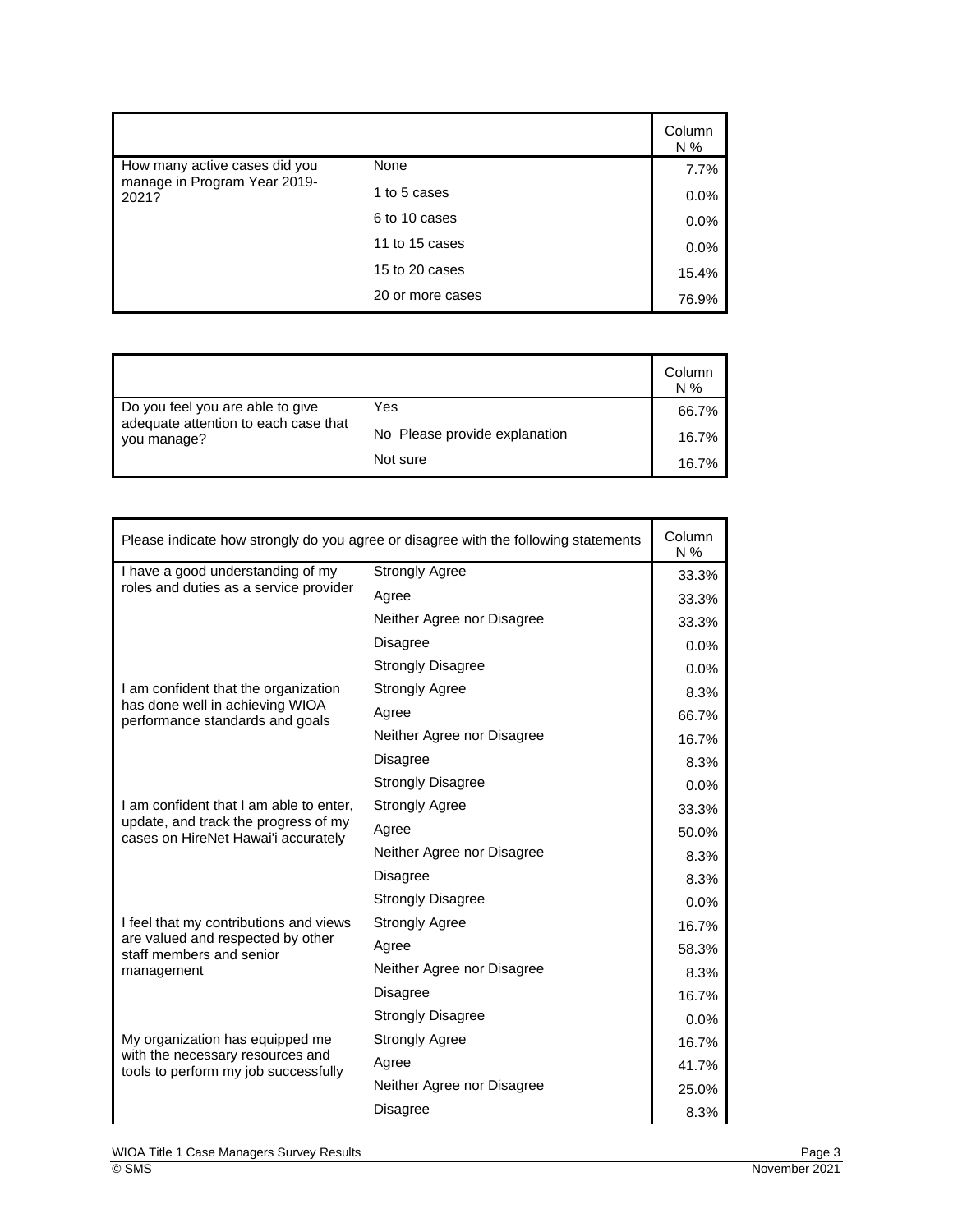|                                                                                               | <b>Strongly Disagree</b>   | 8.3%  |
|-----------------------------------------------------------------------------------------------|----------------------------|-------|
| I always log case file information on                                                         | <b>Strongly Agree</b>      | 16.7% |
| HireNet Hawai'i in a timely manner                                                            | Agree                      | 33.3% |
|                                                                                               | Neither Agree nor Disagree | 50.0% |
|                                                                                               | Disagree                   | 0.0%  |
|                                                                                               | <b>Strongly Disagree</b>   | 0.0%  |
| I can depend on other staff members<br>to complete their part of any team<br>responsibilities | <b>Strongly Agree</b>      | 16.7% |
|                                                                                               | Agree                      | 50.0% |
|                                                                                               | Neither Agree nor Disagree | 25.0% |
|                                                                                               | Disagree                   | 0.0%  |
|                                                                                               | <b>Strongly Disagree</b>   | 8.3%  |

| In relation to working remotely during COVID-19, please indicate how strongly do<br>you agree or disagree with the following statements.       |                            | Column<br>$N\%$ |
|------------------------------------------------------------------------------------------------------------------------------------------------|----------------------------|-----------------|
| My organization has provided me with                                                                                                           | <b>Strongly Agree</b>      | 25.0%           |
| the resources I need to support<br>remote work and collaboration.                                                                              | Agree                      | 50.0%           |
|                                                                                                                                                | Neither Agree nor Disagree | 16.7%           |
|                                                                                                                                                | <b>Disagree</b>            | 8.3%            |
|                                                                                                                                                | <b>Strongly Disagree</b>   | 0.0%            |
| I am satisfied with the measures put                                                                                                           | <b>Strongly Agree</b>      | 16.7%           |
| in place by the organization in<br>response to COVID-19.                                                                                       | Agree                      | 41.7%           |
|                                                                                                                                                | Neither Agree nor Disagree | 8.3%            |
|                                                                                                                                                | Disagree                   | 16.7%           |
|                                                                                                                                                | <b>Strongly Disagree</b>   | 16.7%           |
| I am confident that the organization is<br>able to support an in-person and<br>virtual work environment for the staff<br>and the participants. | <b>Strongly Agree</b>      | 25.0%           |
|                                                                                                                                                | Agree                      | 41.7%           |
|                                                                                                                                                | Neither Agree nor Disagree | 33.3%           |
|                                                                                                                                                | <b>Disagree</b>            | 0.0%            |
|                                                                                                                                                | <b>Strongly Disagree</b>   | 0.0%            |
| I can effectively engage with the                                                                                                              | <b>Strongly Agree</b>      | 16.7%           |
| program participants when they work<br>remotely.                                                                                               | Agree                      | 25.0%           |
|                                                                                                                                                | Neither Agree nor Disagree | 50.0%           |
|                                                                                                                                                | <b>Disagree</b>            | 8.3%            |
|                                                                                                                                                | <b>Strongly Disagree</b>   | 0.0%            |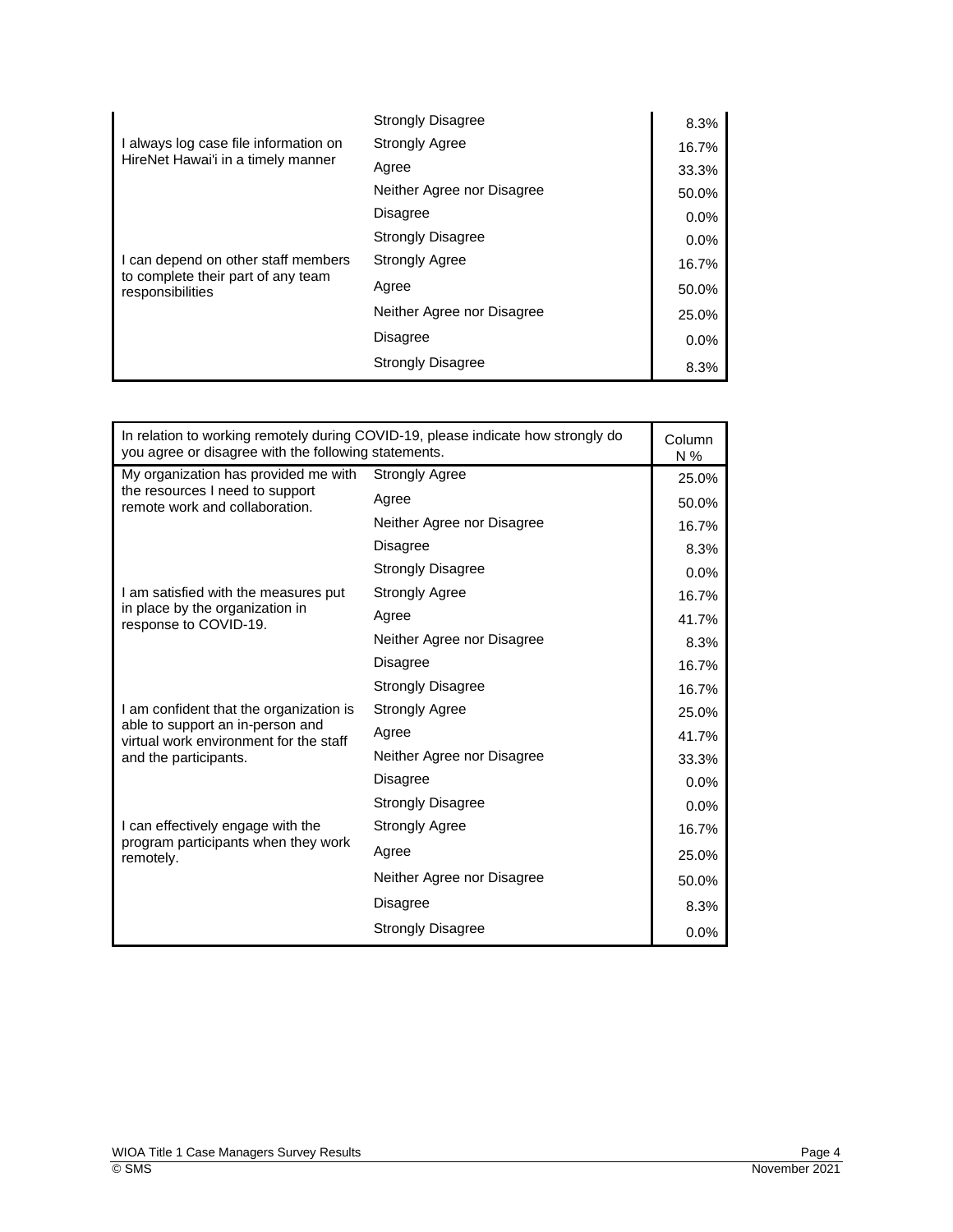|                                                                      |                                  | Column<br>N % |
|----------------------------------------------------------------------|----------------------------------|---------------|
| Now here are a few questions for<br>classification purposes only How | Less than 1 year                 | $0.0\%$       |
| long have you lived in Hawai'i?                                      | 1 to 5 years                     | 0.0%          |
|                                                                      | 6 to 10 years                    | 8.3%          |
|                                                                      | 11 to 20 years                   | 25.0%         |
|                                                                      | More than 20 years, not lifetime | 25.0%         |
|                                                                      | Lifetime resident of Hawaii      | 41.7%         |

|                                      |                          | Column<br>$N\%$ |
|--------------------------------------|--------------------------|-----------------|
| What was the highest education level | High school graduate     | 8.3%            |
| you completed?                       | Business/Trade school    | 8.3%            |
|                                      | <b>Community College</b> | 0.0%            |
|                                      | Some college             | 8.3%            |
|                                      | College graduate         | 66.7%           |
|                                      | Postgraduate             | 8.3%            |

| With which ethnic background do you identify with? (Select all that apply) | Column<br>N % |
|----------------------------------------------------------------------------|---------------|
| Caucasian or White                                                         | 41.7%         |
| American Indian or Alaska Native                                           | 8.3%          |
| Chinese                                                                    | 25.0%         |
| Filipino                                                                   | 16.7%         |
| Hawaiian/Part-Hawaiian                                                     | 41.7%         |
| Japanese                                                                   | 33.3%         |
| Micronesian                                                                | 8.3%          |
| <b>Other Pacific Islander</b>                                              | 8.3%          |
| Hispanic or Latino                                                         | 16.7%         |
| Other, please specify                                                      | 8.3%          |
| Prefer not to answer                                                       | 16.7%         |

|                                                |        | Column<br>$N\%$ |
|------------------------------------------------|--------|-----------------|
| With what gender do you identify with<br>most? | Male   | 25.0%           |
|                                                | Female | 75.0%           |